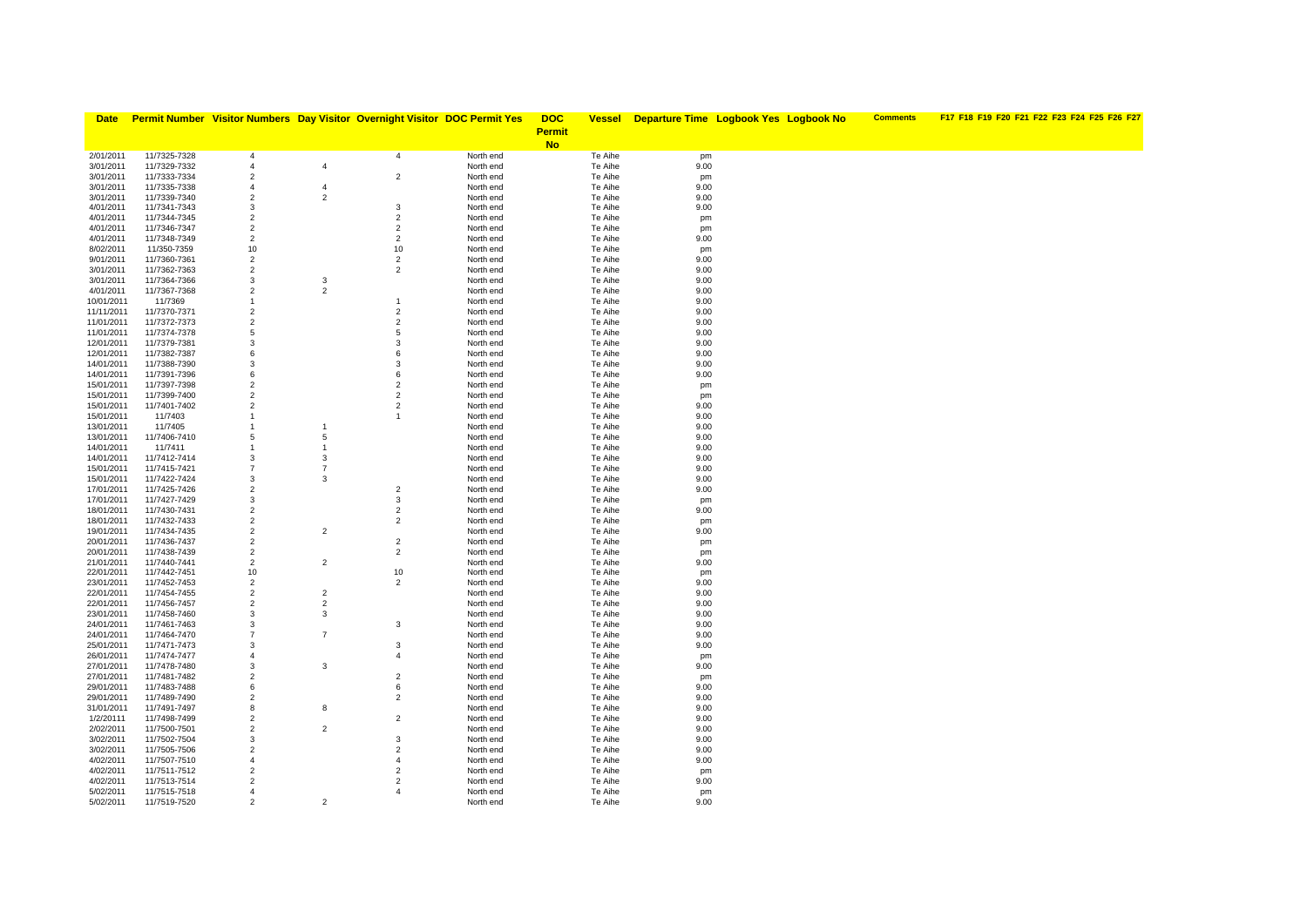| 5/02/2011  | 11/7521-7523 | 3                       | 3                       |                         | North end | Te Aihe | 9.00 |
|------------|--------------|-------------------------|-------------------------|-------------------------|-----------|---------|------|
| 6/02/2011  | 11/7524-7527 | 4                       |                         | 4                       | North end | Te Aihe | 9.00 |
| 3/02/2011  | 11/7528-7529 | 2                       |                         | $\boldsymbol{2}$        | North end | Te Aihe | 9.00 |
|            |              |                         | $\overline{\mathbf{c}}$ |                         | North end | Te Aihe | 9.00 |
| 6/02/2011  | 11/7530-7531 | 2                       |                         |                         |           |         |      |
| 6/02/2011  | 11/7532-7533 | 2                       | $\overline{\mathbf{c}}$ |                         | North end | Te Aihe | 9.00 |
| 6/02/2011  | 11/7534-7536 | 3                       | 3                       |                         | North end | Te Aihe | 9.00 |
| 6/02/2011  | 11/7537-7538 | $\boldsymbol{2}$        | $\overline{\mathbf{c}}$ |                         | North end | Te Aihe | 9.00 |
| 7/02/2011  | 11/7539      | 1                       | 1                       |                         | North end | Te Aihe | 9.00 |
| 7/02/2011  | 11/7540-7549 | 10                      |                         | 10                      | North end | Te Aihe | 9.00 |
| 8/02/2011  | 11/7550-7551 | $\overline{\mathbf{c}}$ |                         | $\overline{2}$          | North end | Te Aihe | 9.00 |
|            |              |                         |                         |                         |           |         |      |
| 8/02/2011  | 11/7552      | 1                       |                         | 1                       | North end | Te Aihe | 9.00 |
| 8/02/2011  | 11/7553-7554 | $\overline{\mathbf{c}}$ |                         | $\overline{2}$          | North end | Te Aihe | 9.00 |
| 8/02/2011  | 11/7555-7558 | 4                       |                         | 4                       | North end | Te Aihe | 9.00 |
| 9/02/2011  | 11/7559-7560 | $\overline{c}$          | 2                       |                         | North end | Te Aihe | 9.00 |
| 9/02/2011  | 11/7561-7562 | 2                       |                         | $\overline{\mathbf{c}}$ | North end | Te Aihe | pm   |
| 10/02/2011 | 11/7563      | 1                       |                         | 1                       | North end | Te Aihe | 9.00 |
|            |              |                         |                         |                         |           |         |      |
| 10/02/2011 | 11/7564-7565 | 2                       |                         | $\boldsymbol{2}$        | North end | Te Aihe | 9.00 |
| 12/02/2011 | 11/7566      | 1                       |                         | 1                       | North end | Te Aihe | 9.00 |
| 12/02/2011 | 11/7567      | 1                       |                         | 1                       | North end | Te Aihe | 9.00 |
| 12/02/2011 | 11/7568-7570 | 3                       |                         | 3                       | North end | Te Aihe | 9.00 |
| 13/02/2011 | 11/7571-7572 | 2                       |                         | $\boldsymbol{2}$        | North end | Te Aihe | pm   |
| 13/02/2011 | 11/7573-7574 | $\overline{\mathbf{c}}$ |                         | $\overline{2}$          | North end | Te Aihe | pm   |
| 10/02/2011 | 11/7575-7576 | $\boldsymbol{2}$        | 2                       |                         | North end | Te Aihe | 9.00 |
|            |              |                         |                         |                         |           |         |      |
| 11/02/2011 | 11/7577-7578 | $\overline{\mathbf{c}}$ | 2                       |                         | North end | Te Aihe | 9.00 |
| 14/02/2011 | 11/7579-7580 | 2                       |                         | $\overline{\mathbf{c}}$ | North end | Te Aihe | 9.00 |
| 14/02/2011 | 11/7581-7582 | 2                       |                         | $\overline{\mathbf{c}}$ | North end | Te Aihe | 9.00 |
| 15/02/2011 | 11/7583-7584 | $\overline{\mathbf{c}}$ |                         | $\overline{2}$          | North end | Te Aihe | pm   |
| 15/02/2011 | 11/7585-7586 | $\overline{\mathbf{c}}$ |                         | $\overline{2}$          | North end | Te Aihe | 9.00 |
| 15/02/2011 | 11/7587-7588 | 2                       |                         | $\mathbf 2$             | North end | Te Aihe |      |
|            |              |                         |                         |                         |           |         | pm   |
| 16/02/2011 | 11/7589-7592 | 4                       |                         | 4                       | North end | Te Aihe | 9.00 |
| 16/02/2011 | 11/7593-7595 | 3                       |                         | 3                       | North end | Te Aihe | 9.00 |
| 17/02/2011 | 11/7596-7597 | $\overline{\mathbf{c}}$ |                         | $\overline{c}$          | North end | Te Aihe | 9.00 |
| 17/2/20211 | 11/7598-7599 | $\overline{\mathbf{c}}$ |                         | $\overline{\mathbf{c}}$ | North end | Te Aihe | pm   |
| 18/02/2011 | 11/7600-7601 | 2                       |                         | $\mathbf 2$             | North end | Te Aihe | 9.00 |
| 19/02/2011 | 11/7602-7603 | $\overline{2}$          |                         | $\overline{2}$          | North end | Te Aihe | 9.00 |
|            |              |                         |                         | $\overline{2}$          |           |         |      |
| 19/02/2011 | 11/7604-7605 | 2                       |                         |                         | North end | Te Aihe | pm   |
| 16/02/2011 | 11/7606-7608 | 3                       | 3                       |                         | North end | Te Aihe | 9.00 |
| 18/02/2011 | 11/7609      | 1                       |                         | $\mathbf{1}$            | North end | Te Aihe | 9.00 |
| 21/02/2011 | 11/7610-7611 | $\overline{c}$          |                         | $\overline{2}$          | North end | Te Aihe | 9.00 |
| 22/02/2011 | 11/7612-7613 | $\boldsymbol{2}$        |                         | $\overline{c}$          | North end | Te Aihe | pm   |
| 22/02/2011 | 11/7614-7615 | $\overline{c}$          |                         | $\overline{2}$          | North end | Te Aihe | 9.00 |
|            |              |                         |                         |                         |           |         |      |
| 23/02/2011 | 11/7616-7617 | 2                       | 2                       |                         | North end | Te Aihe | 9.00 |
| 23/02/2011 | 11/7618-7619 | $\overline{c}$          |                         | $\overline{2}$          | North end | Te Aihe | 9.00 |
| 23/02/2011 | 11/7620-7621 | 2                       |                         | $\overline{c}$          | North end | Te Aihe | pm   |
| 24/02/2011 | 11/7622-7623 | $\overline{c}$          |                         | $\overline{2}$          | North end | Te Aihe | pm   |
| 24/02/2011 | 11/7624-7625 | $\overline{\mathbf{c}}$ |                         | $\overline{c}$          | North end | Te Aihe | 9.00 |
| 26/02/2011 | 11/7626-7627 | $\overline{c}$          |                         | $\overline{2}$          | North end | Te Aihe | 9.00 |
|            |              | 4                       |                         | 4                       | North end | Te Aihe | 9.00 |
| 26/02/2011 | 11/7628-7631 |                         |                         |                         |           |         |      |
| 26/02/2011 | 11/7632-7633 | $\overline{c}$          |                         | $\overline{2}$          | North end | Te Aihe | pm   |
| 27/02/2011 | 11/7634-7635 | $\overline{c}$          | 2                       |                         | North end | Te Aihe | 9.00 |
| 27/02/2011 | 11/7636-7637 | $\overline{c}$          |                         | $\overline{2}$          | North end | Te Aihe | 9.00 |
| 27/02/2011 | 11/7638-7639 | $\overline{2}$          |                         | $\overline{2}$          | North end | Te Aihe | 9.00 |
| 28/02/2011 | 11/7640-7641 | $\overline{c}$          |                         | $\overline{2}$          | North end | Te Aihe | 9.00 |
|            |              | $\mathbf{1}$            |                         | $\mathbf{1}$            |           |         |      |
| 28/02/2011 | 11/7642      |                         |                         |                         | North end | Te Aihe | pm   |
| 28/02/2011 | 11/7643-7646 | 4                       | 4                       |                         | North end | Te Aihe | 9.00 |
| 28/02/2011 | 11/7647-7649 | 3                       | 3                       |                         | North end | Te Aihe | 9.00 |
| 28/02/2011 | 11/7650-7651 | $\overline{c}$          | 2                       |                         | North end | Te Aihe | 9.00 |
| 1/03/2011  | 11/7652-7654 | 3                       |                         | 3                       | North end | Te Aihe | 9.00 |
| 1/03/2011  | 11/7655-7658 | 4                       |                         | 4                       | North end | Te Aihe | 9.00 |
|            |              | $\overline{2}$          | $\overline{c}$          |                         |           | Te Aihe |      |
| 1/03/2011  | 11/7659-7660 |                         |                         |                         | North end |         | 9.00 |
| 2/03/2011  | 11/7661-7662 | $\overline{\mathbf{c}}$ |                         | $\mathbf 2$             | North end | Te Aihe | pm   |
| 2/03/2011  | 11/7663-7668 | 6                       |                         | 6                       | North end | Te Aihe | 9.00 |
| 2/03/2011  | 11/7669-7670 | $\mathbf 2$             |                         | $\overline{2}$          | North end | Te Aihe | 9.00 |
| 4/03/2011  | 11/7671-7672 | $\overline{c}$          | $\overline{c}$          |                         | North end | Te Aihe | 9.00 |
| 4/03/2011  | 11/7673-7674 | $\overline{c}$          | $\overline{2}$          |                         | North end | Te Aihe | 9.00 |
|            |              | $\overline{c}$          |                         | $\overline{2}$          |           |         |      |
| 5/03/2011  | 11/7675-7676 |                         |                         |                         | North end | Te Aihe | pm   |
| 5/03/2011  | 11/7677-7678 | $\overline{2}$          |                         | $\overline{2}$          | North end | Te Aihe | 9.00 |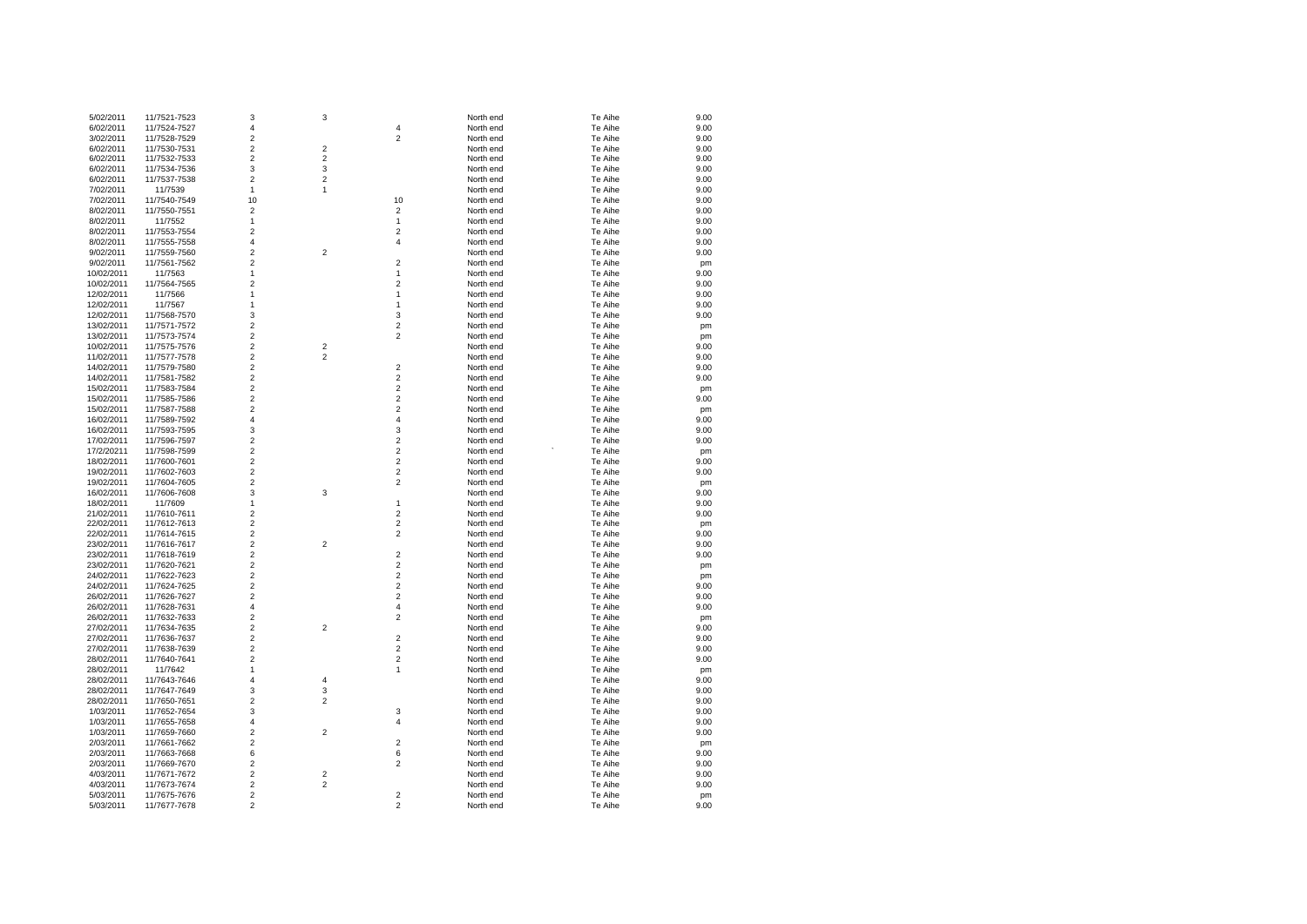| 5/03/2011  | 11/7679-7680 | 2                       | 2                       |                         | North end | Te Aihe | 9.00 |
|------------|--------------|-------------------------|-------------------------|-------------------------|-----------|---------|------|
| 5/03/2011  | 11/7681-7683 | 3                       | 3                       |                         | North end | Te Aihe | 9.00 |
| 5/03/2011  | 11/7684-7685 | 2                       |                         | $\overline{\mathbf{c}}$ | North end | Te Aihe | 9.00 |
| 7/03/2011  | 11/7686-7687 | 2                       |                         | $\boldsymbol{2}$        | North end | Te Aihe | pm   |
| 7/03/2011  | 11/7688-7689 | 2                       |                         | $\overline{\mathbf{c}}$ | North end | Te Aihe | pm   |
| 8/03/2011  | 11/7690-7691 | $\overline{c}$          |                         | $\mathbf 2$             | North end | Te Aihe |      |
|            |              |                         |                         |                         |           |         | pm   |
| 10/03/2011 | 11/7692-7693 | 2                       |                         | $\mathbf 2$             | North end | Te Aihe | pm   |
| 11/03/2011 | 11/7694-7695 | $\overline{\mathbf{c}}$ |                         | $\overline{2}$          | North end | Te Aihe | 9.00 |
| 12/03/2011 | 11/7696-7702 | 7                       |                         | $\overline{7}$          | North end | Te Aihe | 9.00 |
| 12/03/2011 | 11/7703-7708 | 6                       | 6                       |                         | North end | Te Aihe | 9.00 |
| 12/03/2011 | 11/7709-7710 | 2                       |                         | $\boldsymbol{2}$        | North end | Te Aihe | pm   |
| 13/03/2011 | 11/7711-7714 | 4                       |                         | 4                       | North end | Te Aihe | 9.00 |
| 13/03/2011 | 11/7715-7716 | 2                       | 2                       |                         | North end | Te Aihe | 9.00 |
|            |              |                         |                         |                         |           |         |      |
| 14/03/2011 | 11/7717-7720 | 4                       |                         | 4                       | North end | Te Aihe | 9.00 |
| 15/03/2011 | 11/7721-7722 | 2                       |                         | $\boldsymbol{2}$        | North end | Te Aihe | 9.00 |
| 16/03/2011 | 11/7723-7727 | 5                       |                         | 5                       | North end | Te Aihe | 9.00 |
| 9/03/2011  | 11/7728-7730 | 3                       | 3                       |                         | North end | Te Aihe | 9.00 |
| 10/03/2011 | 11/7731-7733 | 3                       | 3                       |                         | North end | Te Aihe | 9.00 |
| 13/03/2011 | 11/7734-7735 | 2                       | 2                       |                         | North end | Te Aihe | 9.00 |
| 13/03/2011 | 11/7736-7739 | 4                       |                         | 4                       | North end | Te Aihe | 9.00 |
| 14/03/2011 | 11/7740-7741 | 2                       |                         | $\boldsymbol{2}$        | North end | Te Aihe | 9.00 |
|            |              | $\overline{\mathbf{c}}$ |                         | $\overline{2}$          |           |         |      |
| 15/03/2011 | 11/7742-7743 |                         |                         |                         | North end | Te Aihe | 9.00 |
| 17/03/2011 | 11/7744-7746 | 3                       | 3                       |                         | North end | Te Aihe | 9.00 |
| 17/03/2011 | 11/7747-7748 | $\overline{\mathbf{c}}$ |                         | $\overline{2}$          | North end | Te Aihe | 9.00 |
| 18/03/2011 | 11/7749-7750 | 2                       |                         | $\boldsymbol{2}$        | North end | Te Aihe | 9.00 |
| 18/03/2011 | 11/7751-7752 | 2                       |                         | $\boldsymbol{2}$        | North end | Te Aihe | 9.00 |
| 19/03/2011 | 11/7753-7754 | $\overline{\mathbf{c}}$ |                         | $\overline{\mathbf{c}}$ | North end | Te Aihe | 9.00 |
| 20/03/2011 | 11/7755-7762 | 8                       | 8                       |                         | North end | Te Aihe | 9.00 |
| 20/03/2011 | 11/7763-7764 | 2                       | 2                       |                         | North end | Te Aihe | 9.00 |
|            |              |                         |                         | 1                       |           |         |      |
| 15/03/2011 | 11/7765      | 1                       |                         |                         | North end | Te Aihe | 9.00 |
| 17/03/2011 | 11/7766      | $\mathbf{1}$            | 1                       |                         | North end | Te Aihe | 9.00 |
| 17/03/2011 | 11/7767-7768 | $\overline{2}$          | 2                       |                         | North end | Te Aihe | 9.00 |
| 19/03/2011 | 11/7769-7770 | $\overline{\mathbf{c}}$ |                         | $\overline{\mathbf{c}}$ | North end | Te Aihe | 9.00 |
| 19/03/2011 | 11/7771-7776 | 6                       |                         | 6                       | North end | Te Aihe | 9.00 |
| 19/03/2011 | 11/7777      | 1                       | 1                       |                         | North end | Te Aihe | 9.00 |
| 20/03/2011 | 11/7778-7779 | 2                       | $\overline{\mathbf{c}}$ |                         | North end | Te Aihe | 9.00 |
| 21/03/2011 | 11/7780-7781 | $\overline{c}$          | 2                       |                         | North end | Te Aihe | 9.00 |
|            |              | $\overline{\mathbf{c}}$ | $\overline{\mathbf{c}}$ |                         |           |         |      |
| 21/03/2011 | 11/7782-7783 |                         |                         |                         | North end | Te Aihe | 9.00 |
| 24/03/2011 | 11/7784-7785 | $\overline{c}$          | 2                       |                         | North end | Te Aihe | 9.00 |
| 24/03/2011 | 11/7786-7788 | 3                       |                         | 3                       | North end | Te Aihe | 9.00 |
| 25/03/2011 | 11/7789-7790 | $\overline{c}$          | $\overline{2}$          |                         | North end | Te Aihe | 9.00 |
| 25/03/2011 | 11/7791-7793 | 3                       |                         | 3                       | North end | Te Aihe | 9.00 |
| 25/03/2011 | 11/7794-7796 | 3                       |                         | 3                       | North end | Te Aihe | 9.00 |
| 26/03/2011 | 11/7797-7798 | $\overline{\mathbf{c}}$ |                         | $\mathbf 2$             | North end | Te Aihe | 9.00 |
| 26/03/2011 | 11/7799-7800 | $\overline{c}$          |                         | $\overline{c}$          | North end | Te Aihe | 9.00 |
|            |              | $\mathbf 2$             | $\overline{\mathbf{c}}$ |                         |           | Te Aihe |      |
| 26/03/2011 | 11/7801-7802 |                         |                         |                         | North end |         | 9.00 |
| 26/03/2011 | 11/7803-7804 | $\overline{c}$          |                         | $\overline{2}$          | North end | Te Aihe | 9.00 |
| 26/03/2011 | 11/7805-7807 | 3                       | 3                       |                         | North end | Te Aihe | 9.00 |
| 29/03/2011 | 11/7808-7809 | $\overline{c}$          | 2                       |                         | North end | Te Aihe | 9.00 |
| 29/03/2011 | 11/7810-7812 | 3                       |                         | 3                       | North end | Te Aihe | 9.00 |
| 29/03/2011 | 11/7813-7819 | $\overline{7}$          | $\overline{7}$          |                         | North end | Te Aihe | 9.00 |
| 30/03/2011 | 11/7820-7821 | $\overline{c}$          |                         | $\overline{2}$          | North end | Te Aihe | pm   |
| 30/03/2011 | 11/7822-7823 | $\overline{c}$          |                         | $\overline{2}$          | North end | Te Aihe | pm   |
| 1/04/2011  | 11/7824-7826 | 3                       |                         | 3                       | North end | Te Aihe |      |
|            |              |                         |                         |                         |           |         | pm   |
| 2/04/2011  | 11/7827-7828 | $\overline{c}$          |                         | $\overline{c}$          | North end | Te Aihe | 9.00 |
| 2/04/2011  | 11/7829-7836 | 8                       |                         | 8                       | North end | Te Aihe | 9.00 |
| 3/04/2011  | 11/7837-7838 | $\overline{c}$          | $\overline{c}$          |                         | North end | Te Aihe | 9.00 |
| 2/04/2011  | 11/7839      | $\mathbf{1}$            | $\mathbf{1}$            |                         | North end | Te Aihe | 9.00 |
| 3/04/2011  | 11/7840-7841 | $\overline{c}$          | 2                       |                         | North end | Te Aihe | 9.00 |
| 3/04/2011  | 11/7842-7843 | $\overline{2}$          |                         | $\overline{2}$          | North end | Te Aihe | 9.00 |
| 6/04/2011  | 11/7844-7845 | $\overline{\mathbf{c}}$ |                         | $\overline{\mathbf{c}}$ | North end | Te Aihe | 9.00 |
| 6/04/2011  | 11/7846-7847 | $\overline{c}$          |                         | $\overline{\mathbf{c}}$ | North end | Te Aihe | 9.00 |
|            |              | $\mathbf 2$             | $\overline{\mathbf{c}}$ |                         | North end | Te Aihe |      |
| 6/04/2011  | 11/7848-7849 |                         |                         |                         |           |         | 9.00 |
| 7/04/2011  | 11/7850-7858 | 9                       | 9                       |                         | North end | Te Aihe | 9.00 |
| 7/04/2011  | 11/7859-7860 | $\overline{2}$          |                         | $\overline{2}$          | North end | Te Aihe | 9.00 |
| 8/04/2011  | 11/7861-7870 | 10                      |                         | 10                      | North end | Te Aihe | 9.00 |
| 9/04/2011  | 11/7871-7872 | $\overline{2}$          |                         | $\overline{2}$          | North end | Te Aihe | 9.00 |
|            |              |                         |                         |                         |           |         |      |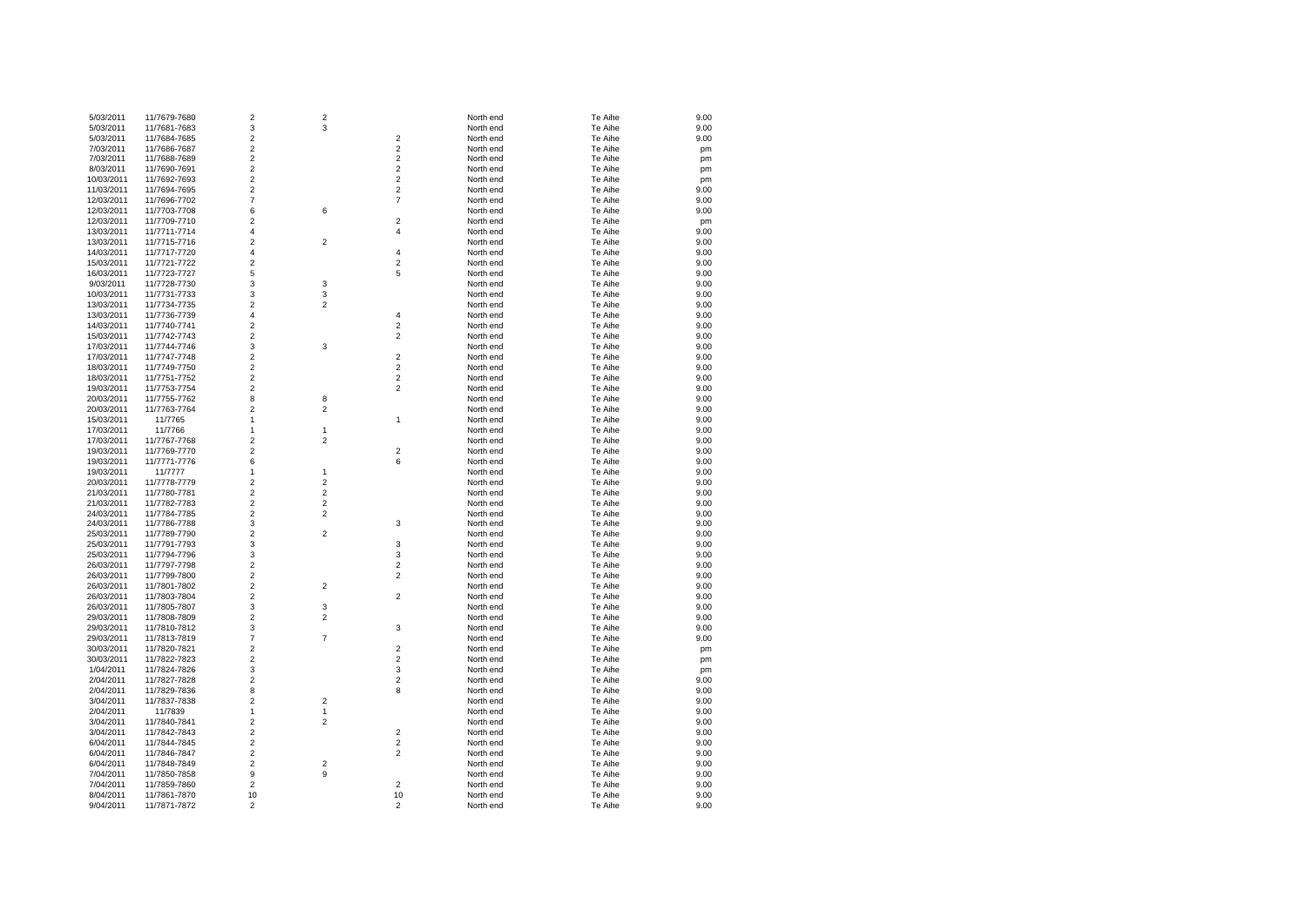| 9/04/2011  | 11/7873-7874 | $\overline{2}$   |                         | $\overline{2}$   | North end | Te Aihe | 9.00 |
|------------|--------------|------------------|-------------------------|------------------|-----------|---------|------|
| 7/04/2011  | 11/7875-7876 | $\boldsymbol{2}$ | 2                       |                  | North end | Te Aihe | 9.00 |
| 10/04/2011 | 11/7877-7878 | $\overline{2}$   |                         | $\overline{2}$   | North end | Te Aihe | 9.00 |
| 9/04/2011  | 11/7879-7880 | $\boldsymbol{2}$ |                         | $\boldsymbol{2}$ | North end | Te Aihe | 9.00 |
| 11/04/2011 | 11/7881-7890 | 10               |                         | 10               | North end | Te Aihe | 9.00 |
| 13/04/2011 | 11/7891-7893 | 3                |                         | 3                | North end | Te Aihe | 9.00 |
| 14/04/2011 | 11/7894      | $\mathbf{1}$     | 1                       |                  | North end | Te Aihe | 9.00 |
| 14/04/2011 | 11/7895-7902 | 8                |                         | 8                | North end | Te Aihe |      |
|            |              |                  |                         |                  |           |         | pm   |
| 15/04/2011 | 11/7903-7906 | 4                |                         | 4                | North end | Te Aihe | pm   |
| 15/04/2011 | 11/7907-7908 | $\overline{2}$   |                         | $\overline{2}$   | North end | Te Aihe | 9.00 |
| 16/04/2011 | 11/7909-7910 | $\overline{2}$   |                         | $\overline{2}$   | North end | Te Aihe | 9.00 |
| 16/04/2011 | 11/7911-7912 | $\boldsymbol{2}$ | 2                       |                  | North end | Te Aihe | 9.00 |
| 10/04/2011 | 11/7913-7914 | $\mathbf 2$      | $\overline{\mathbf{c}}$ |                  | North end | Te Aihe | 9.00 |
| 13/04/2011 | 11/7915-7916 | $\overline{2}$   |                         | $\overline{2}$   | North end | Te Aihe | pm   |
| 20/04/2011 | 11/7917-7918 | $\overline{2}$   |                         | $\overline{2}$   | North end | Te Aihe | 9.00 |
| 21/04/2011 | 11/7919      | $\mathbf{1}$     | 1                       |                  | North end | Te Aihe | 9.00 |
| 22/04/2011 | 11/7920-7921 | $\overline{2}$   |                         | $\overline{2}$   | North end | Te Aihe | 9.00 |
| 22/04/2011 | 11/7922-7923 | $\overline{2}$   |                         | $\overline{2}$   | North end | Te Aihe | pm   |
| 22/04/2011 | 11/7924-7925 | $\overline{2}$   |                         | $\overline{2}$   | North end | Te Aihe | pm   |
| 22/04/2011 | 11/7926      | $\mathbf{1}$     | 1                       |                  | North end | Te Aihe | 9.00 |
| 22/04/2011 | 11/7927-7928 | $\mathbf 2$      |                         | $\overline{2}$   | North end | Te Aihe | 9.00 |
| 24/04/2011 | 11/7929-7930 | $\overline{2}$   | $\overline{c}$          |                  | North end | Te Aihe | 9.00 |
|            |              | $\overline{2}$   |                         | $\mathbf 2$      |           | Te Aihe |      |
| 24/04/2011 | 11/7931-7932 |                  |                         |                  | North end |         | 9.00 |
| 24/04/2011 | 11/7933-7936 | 4                |                         | 4                | North end | Te Aihe | 9.00 |
| 23/04/2011 | 11/7937      | $\mathbf{1}$     |                         | $\mathbf{1}$     | North end | Te Aihe | 9.00 |
| 23/04/2011 | 11/7938-7942 | 5                | 5                       |                  | North end | Te Aihe | 9.00 |
| 25/04/2011 | 11/7943-7954 | 10               |                         | 10               | North end | Te Aihe | 9.00 |
| 29/04/2011 | 11/7962-7964 | 3                |                         | 3                | North end | Te Aihe | pm   |
| 3/05/2011  | 11/7965-7972 | 8                |                         | 8                | North end | Te Aihe | 9.00 |
| 10/05/2011 | 11/7973-7975 | 3                | 3                       |                  | North end | Te Aihe | 9.00 |
| 12/05/2011 | 11/7976-7979 | $\overline{4}$   | $\overline{4}$          |                  | North end | Te Aihe | 9.00 |
| 19/05/2011 | 11/7980-7984 | 5                | 5                       |                  | North end | Te Aihe | 9.00 |
| 19/05/2011 | 11/7985      | $\mathbf{1}$     | $\mathbf{1}$            |                  | North end | Te Aihe | 9.00 |
| 21/05/2011 | 11/7986-7989 | 4                | 4                       |                  | North end | Te Aihe | 9.00 |
| 21/05/2011 | 11/7990-7996 | 7                | 7                       |                  | North end | Te Aihe | 9.00 |
| 21/05/2011 | 11/7997-7998 | $\boldsymbol{2}$ |                         | 2                | North end | Te Aihe | 9.00 |
|            |              | 5                |                         |                  |           |         |      |
| 28/05/2011 | 11/8003-8007 |                  | 5                       |                  | North end | Te Aihe | 9.00 |
| 2/06/2011  | 11/8008-8016 | 9                | 9                       |                  | North end | Te Aihe | 9.00 |
| 5/06/2011  | 11/8017-8020 | 4                |                         | 4                | North end | Te Aihe | 9.00 |
| 12/06/2011 | 11/8021-8029 | 9                | 9                       |                  | North end | Te Aihe | 9.00 |
| 14/06/2011 | 11/8030-8031 | $\overline{2}$   |                         | $\overline{2}$   | North end | Te Aihe | 9.00 |
| 17/06/2011 | 11/8032-8051 | 20               | 20                      |                  | North end | Te Aihe | 9.00 |
| 17/06/2011 | 11/8052-8053 | $\overline{2}$   |                         | $\overline{2}$   | North end | Te Aihe | 9.00 |
| 18/06/2011 | 11/8054      | 1                | 1                       |                  | North end | Te Aihe | 9.00 |
| 16/07/2011 | 11/8055-8057 | 3                | 3                       |                  | North end | Te Aihe | 9.00 |
| 20/07/2011 | 11/8058-8060 | 3                |                         | 3                | North end | Te Aihe | pm   |
| 27/08/2011 | 11/8064-8065 | $\overline{2}$   | $\overline{c}$          |                  | North end | Te Aihe | 9.00 |
| 3/09/2011  | 11/8066      | $\mathbf{1}$     | 1                       |                  | North end | Te Aihe | 9.00 |
| 3/09/2011  | 11/8067-8075 | 9                |                         | 9                | North end | Te Aihe | 9.00 |
| 3/09/2011  | 11/8076-8077 | $\overline{2}$   | $\overline{\mathbf{c}}$ |                  | North end | Te Aihe | 9.00 |
|            |              |                  |                         |                  |           |         |      |
| 3/09/2011  | 11/8078-8081 | 4                | 4                       |                  | North end | Te Aihe | 9.00 |
| 5/09/2011  | 11/8082-8083 | $\overline{2}$   |                         | $\overline{2}$   | North end | Te Aihe | pm   |
| 6/09/2011  | 11/8084-8085 | $\overline{2}$   | $\overline{c}$          |                  | North end | Te Aihe | 9.00 |
| 10/09/2011 | 11/8086-8087 | $\mathbf 2$      | $\overline{c}$          |                  | North end | Te Aihe | 9.00 |
| 10/09/2011 | 11/8088-8089 | $\mathbf 2$      |                         | $\overline{2}$   | North end | Te Aihe | 9.00 |
| 10/09/2011 | 11/8090-8091 | $\overline{2}$   |                         | $\overline{2}$   | North end | Te Aihe | 9.00 |
| 12/09/2011 | 11/8092-8093 | $\overline{2}$   | $\overline{c}$          |                  | North end | Te Aihe | 9.00 |
| 12/09/2011 | 11/8094-8095 | $\overline{2}$   |                         | $\overline{2}$   | North end | Te Aihe | 9.00 |
| 13/09/2011 | 11/8096-8098 | 3                | 3                       |                  | North end | Te Aihe | 9.00 |
| 16/09/2011 | 11/8099-8100 | $\overline{2}$   | $\overline{2}$          |                  | North end | Te Aihe | 9.00 |
| 16/09/2011 | 11/8101-8102 | $\overline{2}$   |                         | $\boldsymbol{2}$ | North end | Te Aihe | 9.00 |
| 17/09/2011 | 11/8103-8104 | $\overline{c}$   |                         | $\overline{2}$   | North end | Te Aihe | 9.00 |
| 18/09/2011 | 11/8105-8108 | $\overline{4}$   | $\overline{4}$          |                  | North end | Te Aihe | 9.00 |
| 18/09/2011 | 11/8109-8110 | $\overline{2}$   |                         | $\overline{2}$   | North end | Te Aihe | 9.00 |
| 16/09/2011 | 11/8111-8112 | $\overline{2}$   | $\overline{\mathbf{c}}$ |                  | North end | Te Aihe | 9.00 |
|            |              | $\overline{2}$   | $\overline{2}$          |                  | North end | Te Aihe |      |
| 23/09/2011 | 11/8113-8114 |                  |                         |                  |           |         | 9.00 |
| 23/09/2011 | 11/8115-8116 | $\overline{2}$   |                         | $\overline{2}$   | North end | Te Aihe | 9.00 |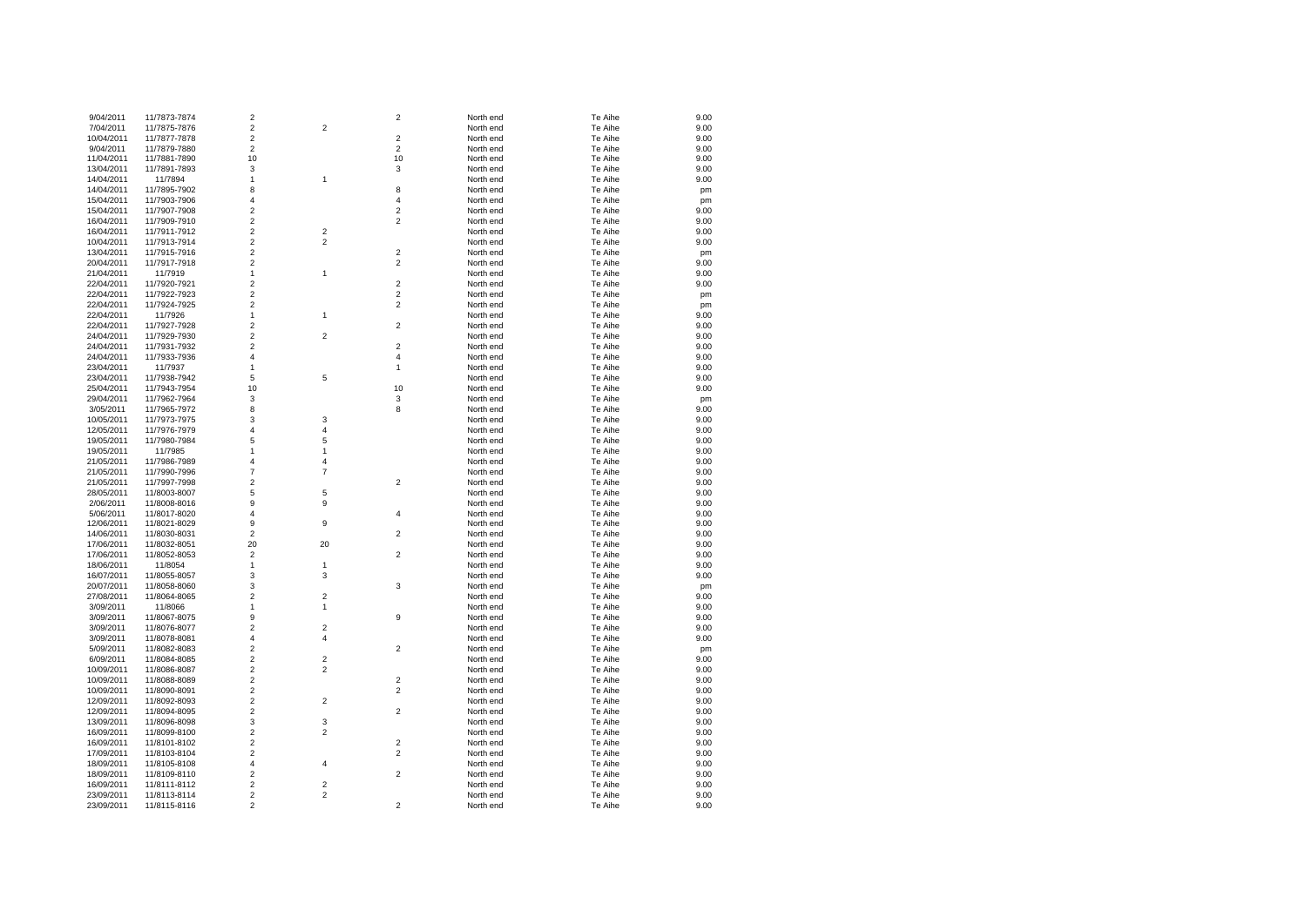| 24/09/2011 | 11/8117            | 1                       |                         | 1                       | North end | Te Aihe    | 9.00 |
|------------|--------------------|-------------------------|-------------------------|-------------------------|-----------|------------|------|
| 24/09/2011 | 11/8118-8119       | $\overline{\mathbf{c}}$ | 2                       |                         | North end | Te Aihe    | 9.00 |
| 24/09/2011 | 11/8120-8123       | 4                       | 4                       |                         | North end | Te Aihe    | 9.00 |
| 24/09/2011 | 11/8124-8125       | $\boldsymbol{2}$        |                         | $\overline{\mathbf{c}}$ | North end | Te Aihe    | 9.00 |
| 26/09/2011 | 11/8126-8149       | 24                      | 24                      |                         | North end | Te Aihe    | 9.00 |
| 27/09/2011 | 11/8150-8151       | $\overline{2}$          | 2                       |                         | North end | Te Aihe    | 9.00 |
| 27/09/2011 | 11/8152            | 1                       | 1                       |                         | North end | Te Aihe    | 9.00 |
| 28/09/2011 | 11/8153-8156       | 4                       |                         | 4                       | North end | Te Aihe    |      |
|            |                    |                         |                         |                         |           |            | pm   |
| 29/09/2011 | 11/8157-8159       | 3                       | 3                       |                         | North end | Te Aihe    | 9.00 |
| 30/09/2011 | 11/8160-8163       | 4                       |                         | $\overline{4}$          | North end | Te Aihe    | 9.00 |
| 30/09/2011 | 11/8164-8166       | 3                       | 3                       |                         | North end | Te Aihe    | 9.00 |
| 30/09/2011 | 11/8167-8168       | $\overline{2}$          | $\overline{\mathbf{c}}$ |                         | North end | Te Aihe    | 9.00 |
| 1/10/2011  | 11/8169-8172       | 4                       | 4                       |                         | North end | Te Aihe    | 9.00 |
| 1/10/2011  | 11/8173-8176       | 4                       |                         | $\overline{4}$          | North end | Te Aihe    | 9.00 |
| 3/10/2011  | 11/8177-8177-2     | 3                       | 3                       |                         | North end | Te Aihe    | 9.00 |
| 4/10/2011  | 11/8178            | $\mathbf{1}$            |                         | 1                       | North end | Te Aihe    | 9.00 |
| 5/10/2011  | 11/8179-8180       | $\boldsymbol{2}$        |                         | $\boldsymbol{2}$        | North end | Te Aihe    | 9.00 |
| 7/10/2011  | 11/8181-8186       | 6                       |                         | 6                       | North end | Te Aihe    | 9.00 |
| 8/10/2011  | 11/8187-8194       | 8                       |                         | 8                       | North end | Te Aihe    | 9.00 |
| 8/10/2011  | 11/8195-8196       | $\overline{2}$          |                         | $\overline{\mathbf{c}}$ | North end | Te Aihe    | 9.00 |
|            |                    | $\mathbf 2$             |                         | $\mathbf 2$             |           |            |      |
| 9/10/2011  | 11/8197-8198       |                         |                         |                         | North end | Te Aihe    | 9.00 |
| 9/10/2011  | 11/8199/8200       | $\overline{2}$          |                         | $\overline{2}$          | North end | Te Aihe    | 9.00 |
| 7/10/2011  | 11/8201-8202       | $\overline{2}$          | $\overline{\mathbf{c}}$ |                         | North end | Te Aihe    | 9.00 |
| 7/10/2011  | 11/8203-8216       | 14                      | 14                      |                         | North end | Te Aihe    | 9.00 |
| 7/10/2011  | 11/8217-8218       | $\overline{2}$          |                         | $\overline{2}$          | North end | Te Aihe    | 9.00 |
| 10/10/2011 | 11/8219-8221       | 3                       |                         | 3                       | North end | Te Aihe    | 9.00 |
| 11/10/2011 | 11/8222-8225       | $\overline{4}$          | 4                       |                         | North end | Te Aihe    | 9.00 |
| 14/10/2011 | 11/8226-8229       | $\overline{4}$          | 4                       |                         | North end | Te Aihe    | 9.00 |
| 15/10/2011 | 11/8230-8231       | $\overline{2}$          |                         | $\overline{2}$          | North end | Te Aihe    | 9.00 |
| 16/10/2011 | 11/8232-8235       | $\overline{4}$          |                         | $\overline{4}$          | North end | Te Aihe    | 9.00 |
| 19/10/2011 | 11/8236-8239       | $\overline{4}$          | $\overline{4}$          |                         | North end | Te Aihe    | 9.00 |
| 22/10/2011 | 11/8240-8241       | $\overline{2}$          | $\overline{2}$          |                         | North end | Te Aihe    | 9.00 |
| 22/10/2011 | 11/8242-8243       | $\overline{2}$          |                         | $\overline{2}$          | North end | Te Aihe    | 9.00 |
|            |                    | $\overline{7}$          |                         | $\overline{7}$          | North end | Te Aihe    |      |
| 22/10/2011 | 11/8244-8250       |                         |                         |                         |           |            | 9.00 |
| 23/10/2011 | 11/8251-8252       | $\boldsymbol{2}$        |                         | $\boldsymbol{2}$        | North end | Te Aihe    | pm   |
| 22/10/2011 | 11/8253-8256       | 4                       | 4                       |                         | North end | Te Aihe    | 9.00 |
| 28/10/2011 | 11/8257            | $\mathbf{1}$            | 1                       |                         | North end | Te Aihe    | 9.00 |
| 28/10/2011 | 11/8258-8260       | 3                       | 3                       |                         | North end | Te Aihe    | 9.00 |
| 28/10/2011 | 11/8261-8262       | $\boldsymbol{2}$        |                         | $\mathbf 2$             | North end | Te Aihe    | 9.00 |
| 29/10/2011 | 11/8263-8264       | $\overline{2}$          |                         | $\boldsymbol{2}$        | North end | <b>KMC</b> | pm   |
| 29/10/2011 | 11/8265            | $\mathbf{1}$            |                         | 1                       | North end | Te Aihe    | 9.00 |
| 4/11/2011  | 11/8266-8267       | $\overline{c}$          | 2                       |                         | North end | Te Aihe    | 9.00 |
| 4/11/2011  | 11/8268            | $\mathbf{1}$            |                         | 1                       | North end | Te Aihe    | 9.00 |
| 5/11/2011  | 11/8269-8271       | 3                       |                         | 3                       | North end | Te Aihe    | 9.00 |
| 6/11/2011  | 11/8272            | $\mathbf{1}$            |                         | 1                       | North end | Te Aihe    | pm   |
| 7/11/2011  | 11/8273-8274       | $\boldsymbol{2}$        | $\overline{c}$          |                         | North end | Te Aihe    | 9.00 |
|            |                    | 5                       | 5                       |                         |           | Te Aihe    |      |
| 7/11/2011  | 11/8275-8279       |                         |                         |                         | North end |            | 9.00 |
| 8/11/2011  | 11/8280            | $\mathbf{1}$            |                         | 1                       | North end | Te Aihe    | 9.00 |
| 8/11/2011  | 11/8281-8286       | 6                       |                         | 6                       | North end | Te Aihe    | 9.00 |
| 8/11/2011  | 11/8287-8288       | $\overline{2}$          | $\overline{\mathbf{c}}$ |                         | North end | Te Aihe    | 9.00 |
| 8/11/2011  | 11/8289-8290       | $\boldsymbol{2}$        | $\overline{\mathbf{c}}$ |                         | North end | Te Aihe    | 9.00 |
| 9/11/2011  | 11/8291-8292       | $\overline{2}$          | $\overline{2}$          |                         | North end | Te Aihe    | 9.00 |
| 9/11/2011  | 11/8293-8294       | $\boldsymbol{2}$        |                         | $\mathbf 2$             | North end | Te Aihe    | pm   |
| 9/11/2011  | 11/8295-8296       | $\overline{c}$          |                         | $\overline{c}$          | North end | Te Aihe    | 9.00 |
| 11/11/2011 | 11/8297-8298       | $\mathbf 2$             |                         | $\mathbf 2$             | North end | Te Aihe    | 9.00 |
| 11/11/2011 | 11/8299-8305       | $\overline{7}$          |                         | $\overline{7}$          | North end | Te Aihe    | 9.00 |
| 5/11/2011  | 11/8306            | $\mathbf{1}$            |                         | 1                       | North end | <b>KMC</b> | 9.00 |
| 5/11/2011  | 11/8307            | $\mathbf{1}$            |                         | 1                       | North end | KMC        | pm   |
|            | 11/8306-1, 8307-1, |                         |                         |                         |           |            |      |
|            |                    | 24                      |                         |                         |           |            |      |
| 11/11/2011 | 8308-8329          |                         | 24                      |                         | North end | Te Aihe    | 9.00 |
| 12/11/2011 | 11/8332-8333       | $\overline{2}$          |                         | $\mathbf 2$             | North end | Te Aihe    | 9.00 |
| 12/11/2011 | 11/8334-8339       | 6                       |                         | 6                       | North end | Te Aihe    | 9.00 |
| 13/11/2011 | 11/8330-8331       | $\overline{2}$          |                         | $\overline{2}$          | North end | Te Aihe    | 9.00 |
| 14/11/2011 | 11/8340-8341       | $\overline{2}$          |                         | $\overline{2}$          | North end | Te Aihe    | pm   |
| 15/11/2011 | 11/8342-8343       | $\overline{2}$          |                         | $\overline{2}$          | North end | Te Aihe    | pm   |
| 15/11/2011 | 11/8344-8345       | $\overline{2}$          |                         | $\overline{2}$          | North end | Te Aihe    | pm   |
| 15/11/2011 | 11/8346-8354       | 9                       | 9                       |                         | North end | Te Aihe    | 9.00 |
|            |                    |                         |                         |                         |           |            |      |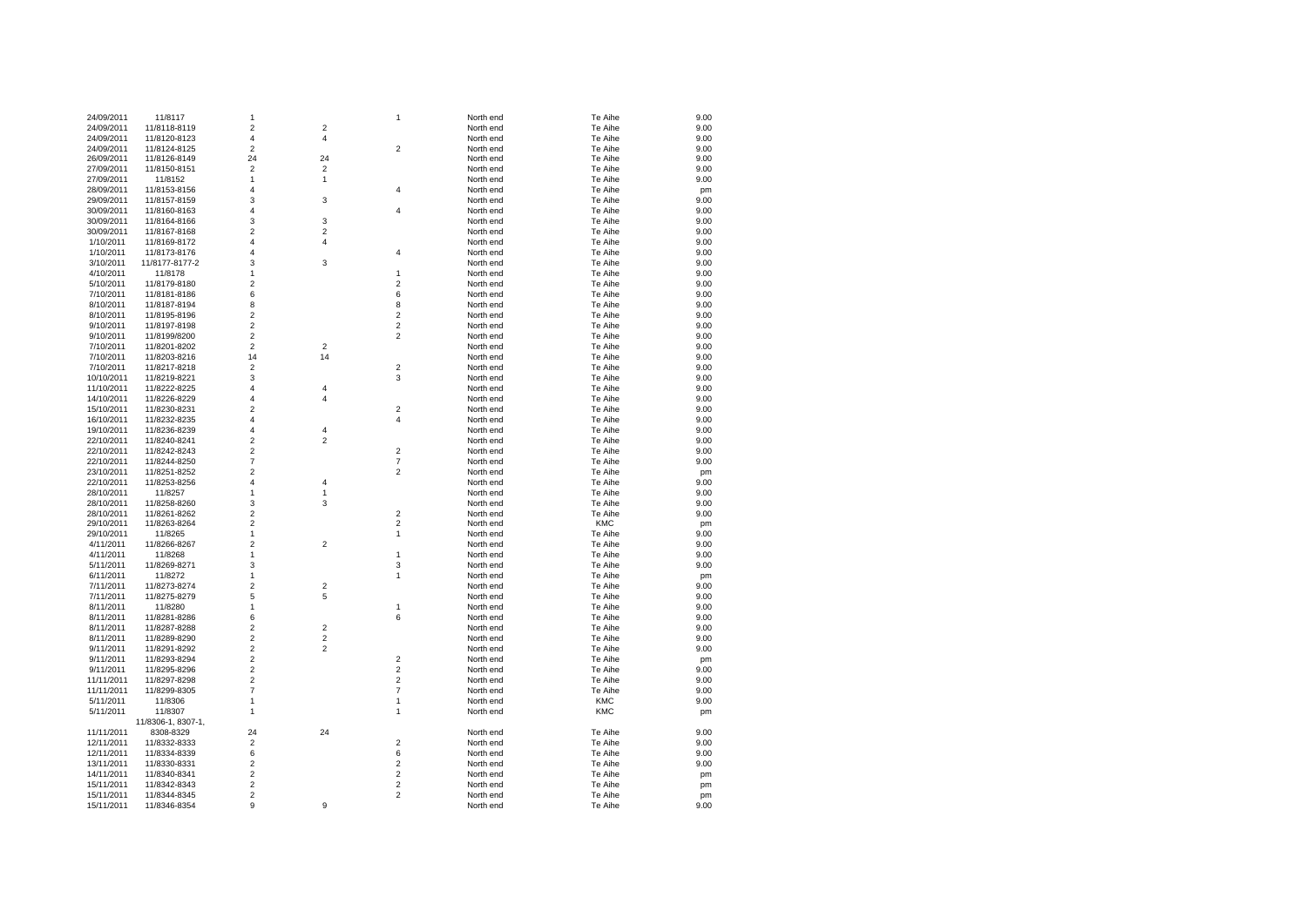| 16/11/2011 | 11/8355-8356 | $\overline{2}$          |                         | $\overline{2}$          | North end | Te Aihe | 9.00 |
|------------|--------------|-------------------------|-------------------------|-------------------------|-----------|---------|------|
| 16/11/2011 | 11/8357-8358 | $\boldsymbol{2}$        | 2                       |                         | North end | Te Aihe | 9.00 |
| 16/11/2011 | 11/8359-8366 | 8                       |                         | 8                       | North end | Te Aihe | pm   |
| 17/11/2011 | 11/8367-8268 | $\boldsymbol{2}$        |                         | $\boldsymbol{2}$        | North end | Te Aihe | 9.00 |
| 17/11/2011 | 11/8369-8370 | $\overline{2}$          |                         | $\overline{2}$          | North end | Te Aihe | 9.00 |
| 17/11/2011 | 11/8371-8372 | $\overline{\mathbf{c}}$ | 2                       |                         | North end | Te Aihe | 9.00 |
| 17/11/2011 | 11/8373      | $\mathbf{1}$            |                         | 1                       | North end | Te Aihe |      |
|            |              |                         |                         |                         |           |         | pm   |
| 18/11/2011 | 11/8374-8375 | $\overline{2}$          |                         | $\mathbf 2$             | North end | Te Aihe | pm   |
| 18/11/2011 | 11/8376-8384 | 8                       |                         | 8                       | North end | Te Aihe | 9.00 |
| 15/11/2011 | 11/8385      | $\mathbf{1}$            | 1                       |                         | North end | Te Aihe | 9.00 |
| 19/11/2011 | 11/8386-8387 | $\mathbf 2$             |                         | $\overline{c}$          | North end | Te Aihe | 9.00 |
| 19/11/2011 | 11/8388-8389 | $\mathbf 2$             | $\overline{\mathbf{c}}$ |                         | North end | Te Aihe | 9.00 |
| 19/11/2011 | 11/8390-8391 | $\mathbf 2$             |                         | $\overline{c}$          | North end | Te Aihe | 9.00 |
| 19/11/2011 | 11/8392-8393 | $\overline{\mathbf{c}}$ | $\overline{c}$          |                         | North end | Te Aihe | 9.00 |
| 19/11/2011 | 11/8394-8395 | $\mathbf 2$             | $\overline{c}$          |                         | North end | Te Aihe | 9.00 |
| 19/11/2011 | 11/8396-8397 | $\overline{\mathbf{c}}$ |                         | $\overline{c}$          | North end | Te Aihe | 9.00 |
| 19/11/2011 | 11/8398-8399 | $\overline{2}$          | $\overline{2}$          |                         | North end | Te Aihe | 9.00 |
| 19/11/2011 | 11/8400-8401 | $\overline{c}$          |                         | $\overline{c}$          | North end | Te Aihe | 9.00 |
|            |              | 3                       |                         | 3                       |           | Te Aihe |      |
| 20/11/2011 | 11/8402-8404 | $\overline{c}$          |                         | $\overline{c}$          | North end |         | 9.00 |
| 20/11/2011 | 11/8405-8406 |                         |                         |                         | North end | Te Aihe | pm   |
| 20/11/2011 | 11/8407      | $\mathbf{1}$            |                         | 1                       | North end | Te Aihe | 9.00 |
| 20/11/2011 | 11/8408-8409 | $\overline{c}$          |                         | $\overline{c}$          | North end | Te Aihe | 9.00 |
| 21/11/2011 | 11/8410-8411 | $\overline{\mathbf{c}}$ |                         | $\mathbf 2$             | North end | Te Aihe | pm   |
| 21/11/2011 | 11/8412      | $\mathbf{1}$            |                         | 1                       | North end | Te Aihe | pm   |
| 22/11/2011 | 11/8413-8414 | $\overline{c}$          |                         | $\overline{2}$          | North end | Te Aihe | pm   |
| 22/11/2011 | 11/8415-8418 | $\overline{4}$          |                         | 4                       | North end | Te Aihe | 9.00 |
| 23/11/2011 | 11/8419-8420 | $\overline{2}$          |                         | $\overline{2}$          | North end | Te Aihe | pm   |
| 23/11/2011 | 11/8421-8424 | $\overline{4}$          |                         | $\overline{\mathbf{4}}$ | North end | Te Aihe | 9.00 |
| 25/11/2011 | 11/8425-8427 | 3                       |                         | 3                       | North end | Te Aihe | 9.00 |
| 25/11/2011 | 11/8428-8434 | $\overline{7}$          |                         | $\overline{7}$          | North end | Te Aihe |      |
|            |              | $\mathbf{1}$            |                         |                         |           |         | pm   |
| 26/11/2011 | 11/8435      |                         | 1                       |                         | North end | Te Aihe | 9.00 |
| 26/11/2011 | 11/8436-8439 | $\overline{4}$          |                         | $\overline{4}$          | North end | Te Aihe | 9.00 |
| 26/11/2011 | 11/8440-8441 | $\overline{2}$          |                         | $\overline{2}$          | North end | Te Aihe | pm   |
| 27/11/2011 | 11/8442-8443 | $\mathbf 2$             | $\overline{\mathbf{c}}$ |                         | North end | Te Aihe | 9.00 |
| 27/11/2011 | 11/8444-8445 | $\overline{2}$          |                         | $\overline{2}$          | North end | Te Aihe | pm   |
| 28/11/2011 | 11/8446-8447 | $\boldsymbol{2}$        |                         | $\boldsymbol{2}$        | North end | Te Aihe | pm   |
| 28/11/2011 | 11/8448-8449 | $\overline{2}$          |                         | $\overline{2}$          | North end | Te Aihe | pm   |
| 28/11/2011 | 11/8450-8451 | $\boldsymbol{2}$        |                         | $\boldsymbol{2}$        | North end | Te Aihe | pm   |
| 28/11/2011 | 11/8452-8453 | $\overline{2}$          |                         | $\overline{2}$          | North end | Te Aihe | 9.00 |
| 29/11/2011 | 11/8454-8455 | $\boldsymbol{2}$        |                         | $\boldsymbol{2}$        | North end | Te Aihe | 9.00 |
| 29/11/2011 | 11/8456-8457 | $\overline{2}$          |                         | $\overline{2}$          | North end | Te Aihe |      |
|            |              |                         |                         |                         |           |         | pm   |
| 29/11/2011 | 11/8458-8459 | $\boldsymbol{2}$        |                         | $\boldsymbol{2}$        | North end | Te Aihe | pm   |
| 29/11/2011 | 11/8460-8461 | $\overline{2}$          | $\overline{c}$          |                         | North end | Te Aihe | 9.00 |
| 30/11/2011 | 11/8462-8463 | $\boldsymbol{2}$        |                         | $\boldsymbol{2}$        | North end | Te Aihe | 9.00 |
| 29/11/2011 | 11/8464-8465 | $\overline{2}$          |                         | $\overline{2}$          | North end | Te Aihe | pm   |
| 30/11/2011 | 11/8466-8473 | 8                       |                         | 8                       | North end | Te Aihe | 9.00 |
| 1/12/2011  | 11/8484-8475 | $\overline{2}$          |                         | $\overline{2}$          | North end | Te Aihe | pm   |
| 2/12/2011  | 11/8476-8481 | 6                       |                         | 6                       | North end | Te Aihe | 9.00 |
| 2/12/2011  | 11/8482-8483 | $\overline{2}$          |                         | $\overline{\mathbf{c}}$ | North end | Te Aihe | pm   |
| 3/12/2011  | 11/8484-8485 | $\overline{2}$          |                         | $\mathbf 2$             | North end | Te Aihe | pm   |
| 3/12/2011  | 11/8486-8487 | $\overline{2}$          |                         | $\overline{2}$          | North end | Te Aihe | 9.00 |
| 3/12/2011  | 11/8488-8489 | $\overline{2}$          |                         | $\overline{2}$          | North end | Te Aihe | 9.00 |
|            |              |                         |                         |                         |           |         |      |
| 4/12/2011  | 11/8490      | $\mathbf{1}$            |                         | 1                       | North end | Te Aihe | 9.00 |
| 4/12/2011  | 11/8491-8492 | $\mathbf 2$             |                         | $\boldsymbol{2}$        | North end | Te Aihe | 9.00 |
| 5/12/2011  | 11/8493-8484 | $\overline{\mathbf{c}}$ |                         | $\mathbf 2$             | North end | Te Aihe | 9.00 |
| 5/12/2011  | 11/8495-8496 | $\overline{2}$          |                         | $\overline{2}$          | North end | Te Aihe | pm   |
| 5/12/2011  | 11/8497-8500 | $\overline{4}$          | 4                       |                         | North end | Te Aihe | 9.00 |
| 5/12/2011  | 11/8501-8502 | $\overline{2}$          | $\overline{c}$          |                         | North end | Te Aihe | 9.00 |
| 5/12/2011  | 11/8503      | $\mathbf{1}$            | 1                       |                         | North end | Te Aihe | 9.00 |
| 6/12/2011  | 11/8504-8513 | 10                      |                         | 10                      | North end | Te Aihe | pm   |
| 7/12/2011  | 11/8514-8515 | $\overline{2}$          |                         | $\overline{2}$          | North end | Te Aihe | pm   |
| 7/12/2011  | 11/8516-8517 | $\overline{2}$          | $\overline{\mathbf{c}}$ |                         | North end | Te Aihe | 9.00 |
|            |              | 4                       |                         | $\overline{4}$          | North end | Te Aihe |      |
| 10/12/2011 | 11/8518-8521 |                         |                         |                         |           |         | 9.00 |
| 10/12/2011 | 11/8522      | $\mathbf{1}$            |                         | $\overline{1}$          | North end | Te Aihe | 9.00 |
| 10/12/2011 | 11/8523-8524 | $\overline{2}$          | $\overline{c}$          |                         | North end | Te Aihe | 9.00 |
| 8/12/2011  | 11/8525-8526 | $\overline{2}$          | $\overline{2}$          |                         | North end | Te Aihe | 9.00 |
| 8/12/2011  | 11/8527-8536 | 10                      |                         | 10                      | North end | Te Aihe | pm   |